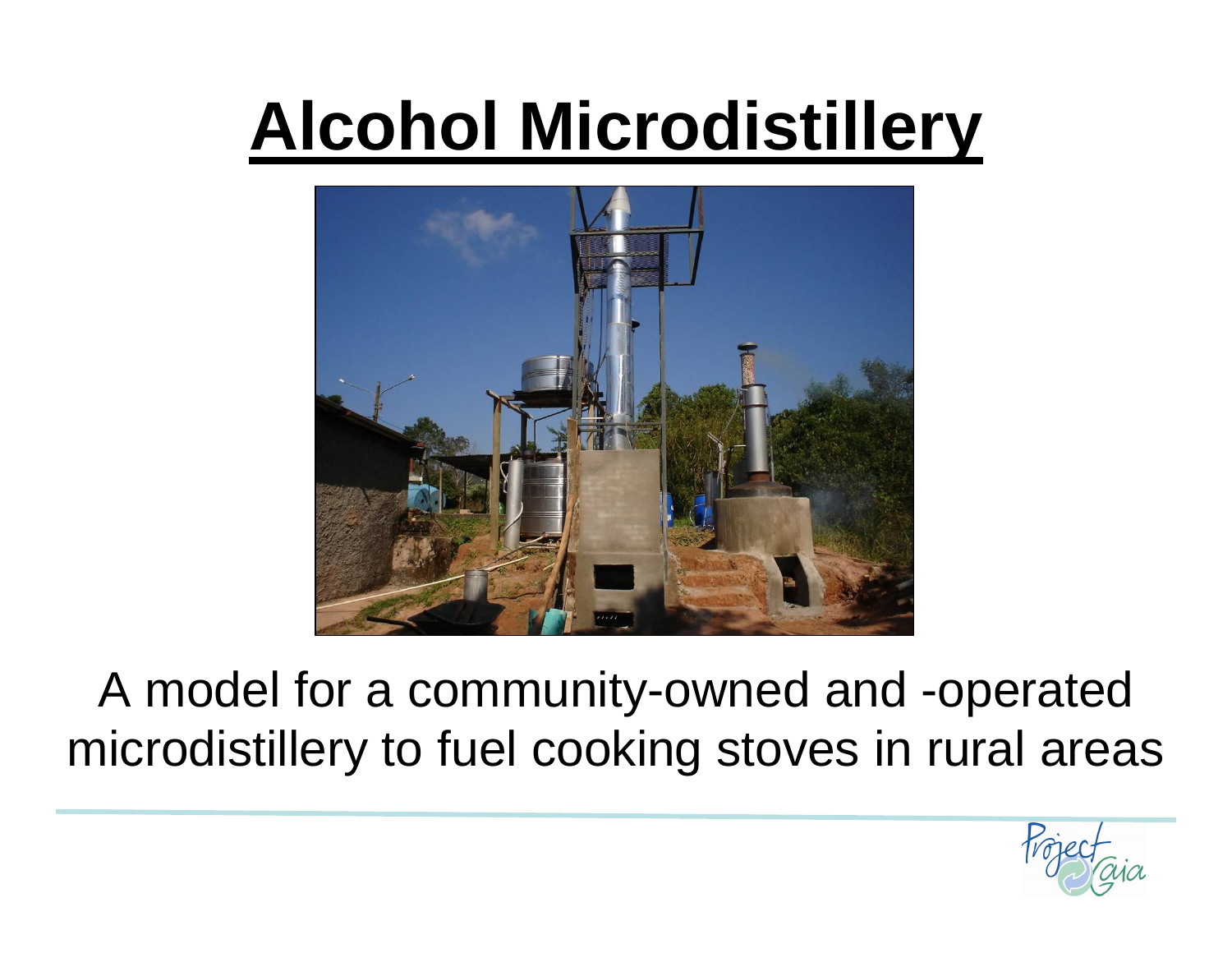# **Alcohol Microdistilleries**

- Small production units with the capacity to produce up to 5000 liters/day;
- A small unit could be operated by a single farming family alongside other typical tasks, e.g. caring for animals, managing crops, etc;



• Easy to operate.

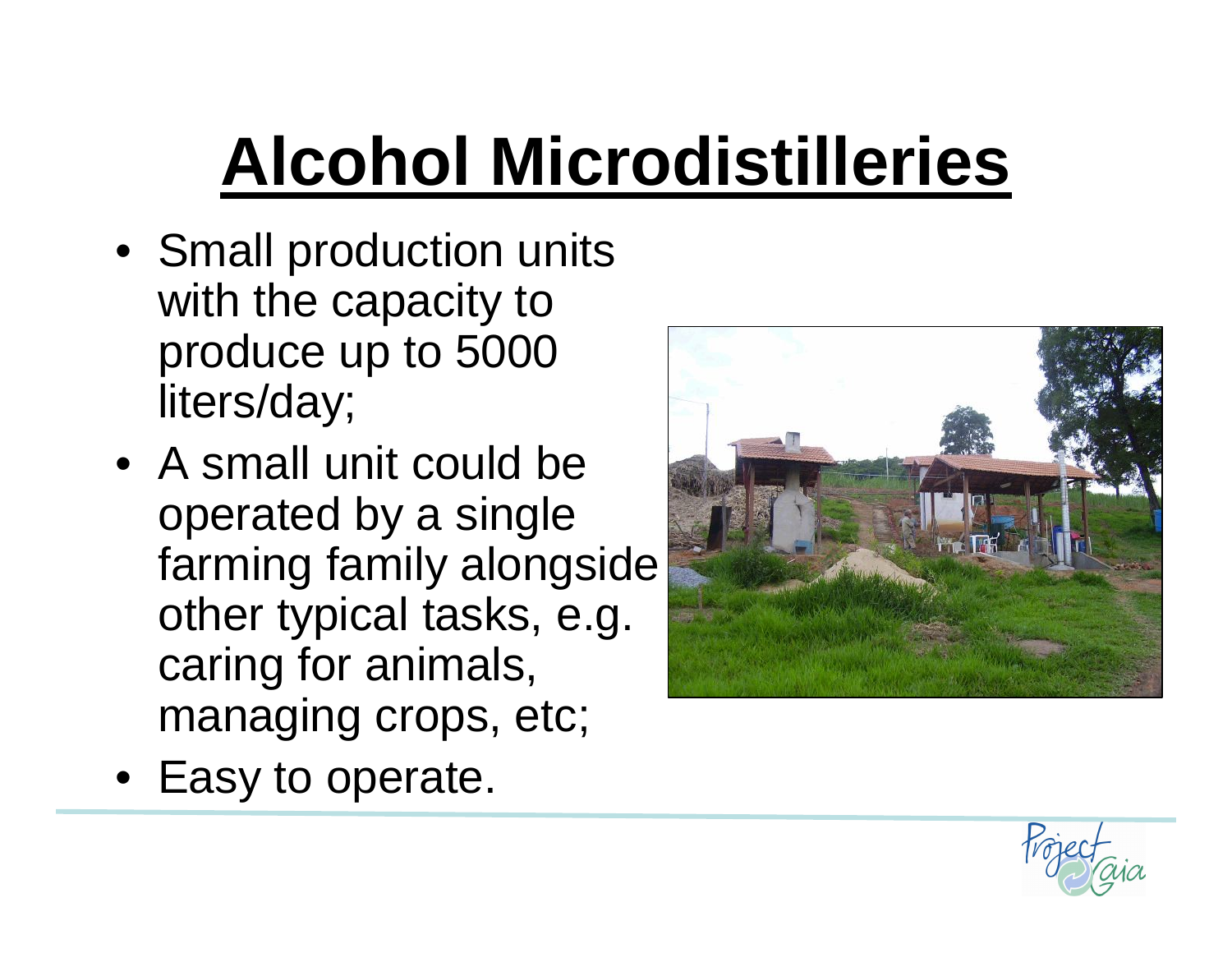### **Objectives**

- To reduce/eliminate indoor air pollution resulting from the use of traditional fuels for cooking by replacing them with an alcohol-fueled cookstove;
- To generate income in communities by producing alcohol at the local level;
- To diminish rural flight to urban areas by providing an activity that is easy to manage and economical;
- To allocate other uses for alcohol, e.g. lighting, vehicles, farm machinery, etc;
- To provide local government, taxi drivers associations, business and even families, fuel for its fleet of flex fuel cars.
- To promote sustainable development by using the by-products of alcohol production.
- To establish carbon credits as income-generation

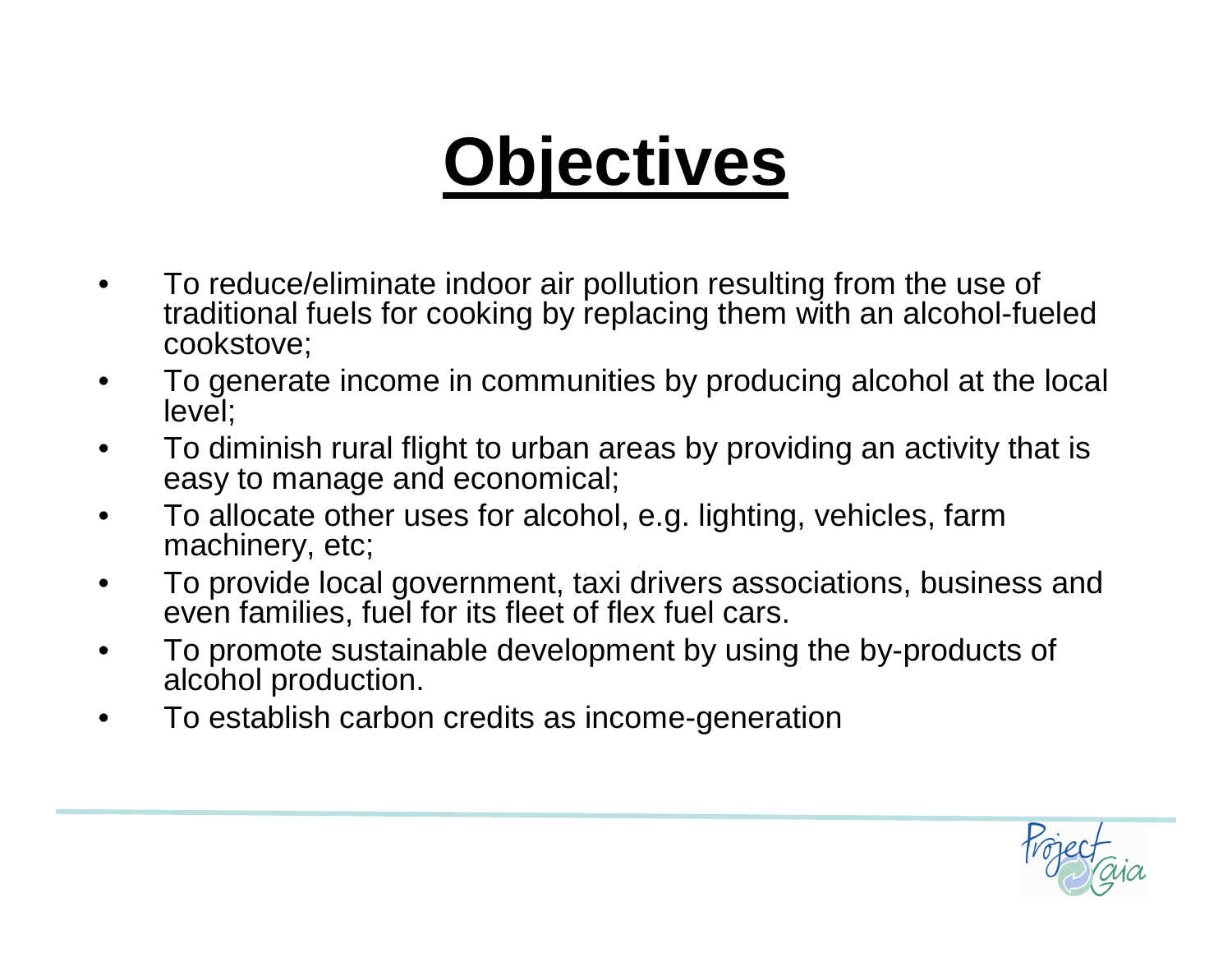### **The Production Process**

- 1. Milling of the sugar cane to extract the juice;
- 2. Filtering the sugarcane juice;
- 3. Fermentation of the juice in the tanks to produce sugar cane wine with alcohol;
- 4. Distillation of the wine to separate the ethanol from the vinasse.



Sugarcane Mill





Filtration and dilution of the sugarcane soup

Distillation tower

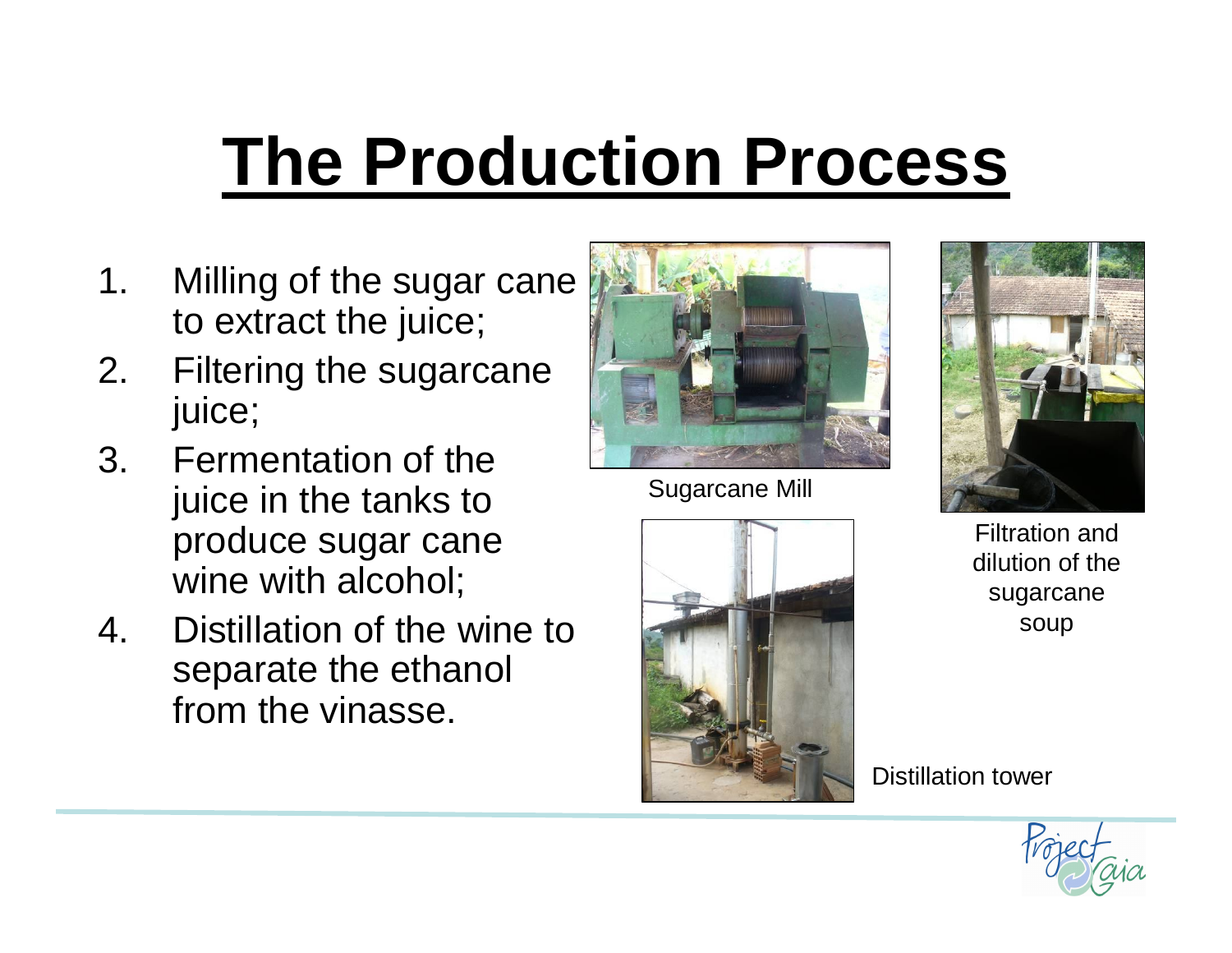# **Utilizing the By-products**

- Tip of the sugarcane plant can be used to feed cattle;
- Sugarcane bagasse can be used to fire the boiler or to feed cattle;
- Vinasse can be used to feed cattle or can be used to fertilize the fields;
- The water used in the cooling process is totally recycled.

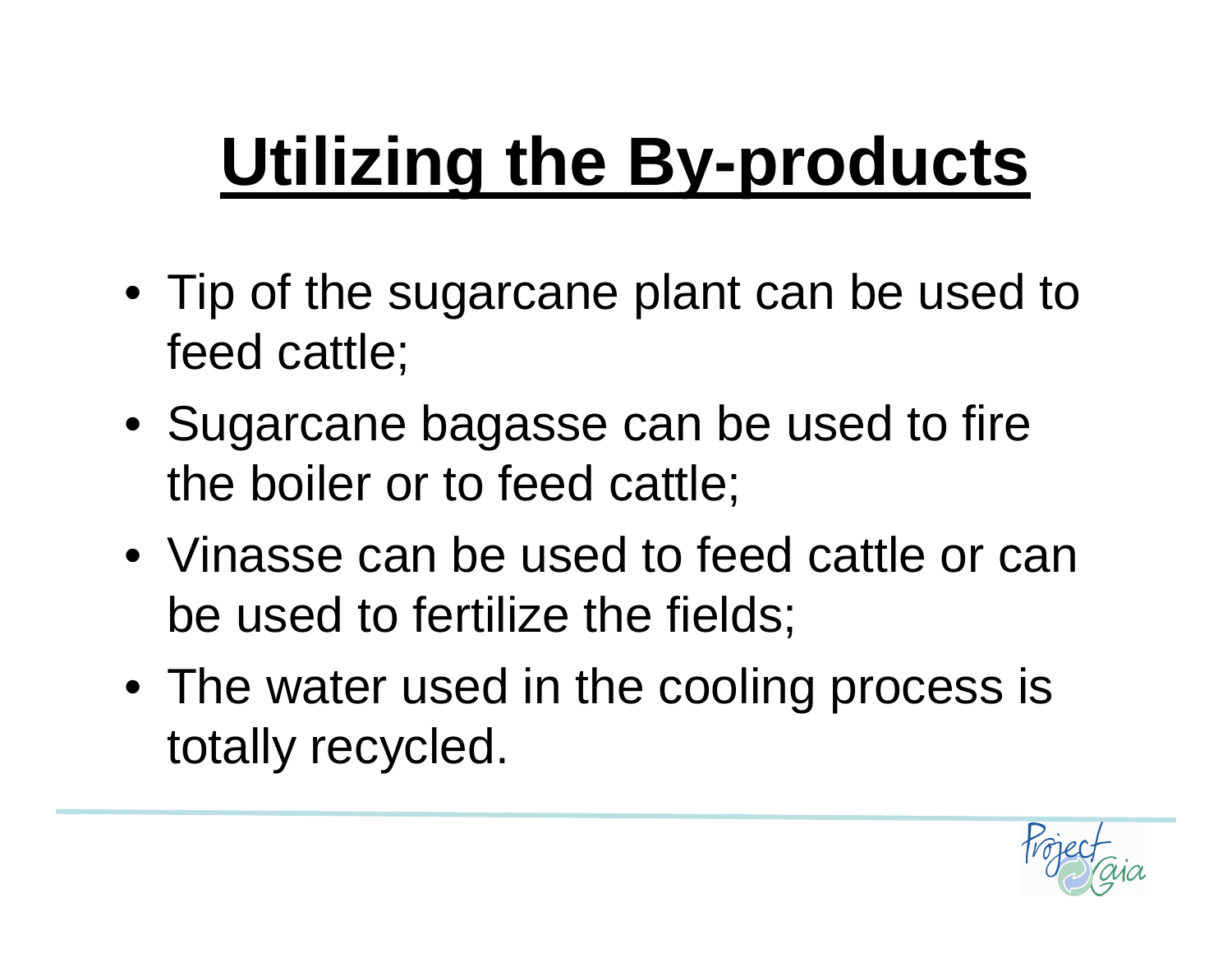### **Necessary Equipment**

- 1 mill to extract the sugarcane juice;
- 1 diluting tank to standardize the juice;
- 1 aerometer to measure the sugar content;
- 1-2 lined tanks for fermentation process;
- 1 stainless steel distillation column;
- 1 stainless steel rectification column;
- 1 boiler of 300 kg vapor/hour;
- Depending if you choose to produce cachaça (hard rum), rapadura (sweet candy) or sugar, other equipment will be necessary.

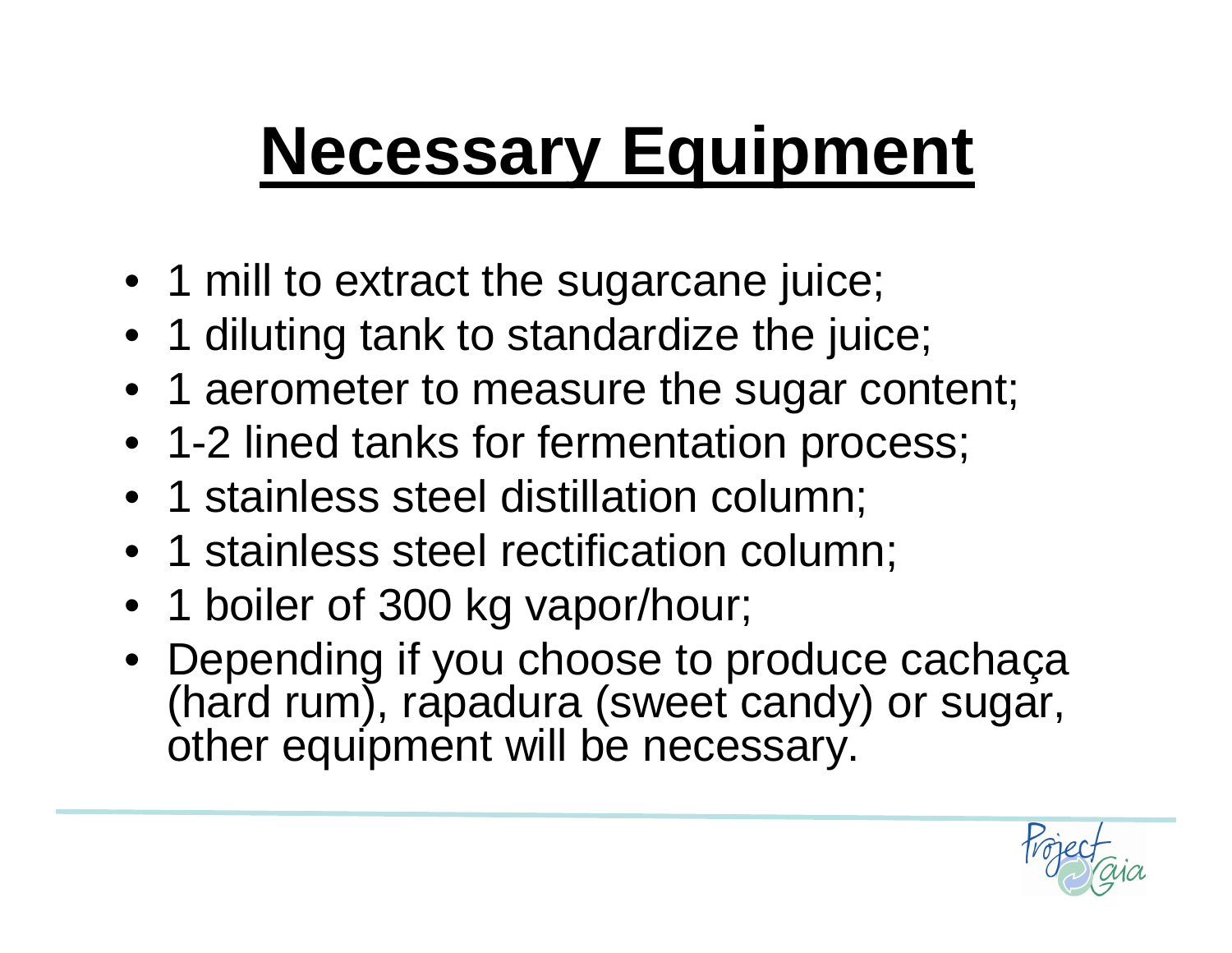#### Model 1—A Smaller Microdistillery



• In the mold of large distilleries with centralized production, the entire production process occurs in one local unit.

Ponte Nova, Minas Gerais, Brazil. This unit does not have a boiler, it utilizes furnaces.

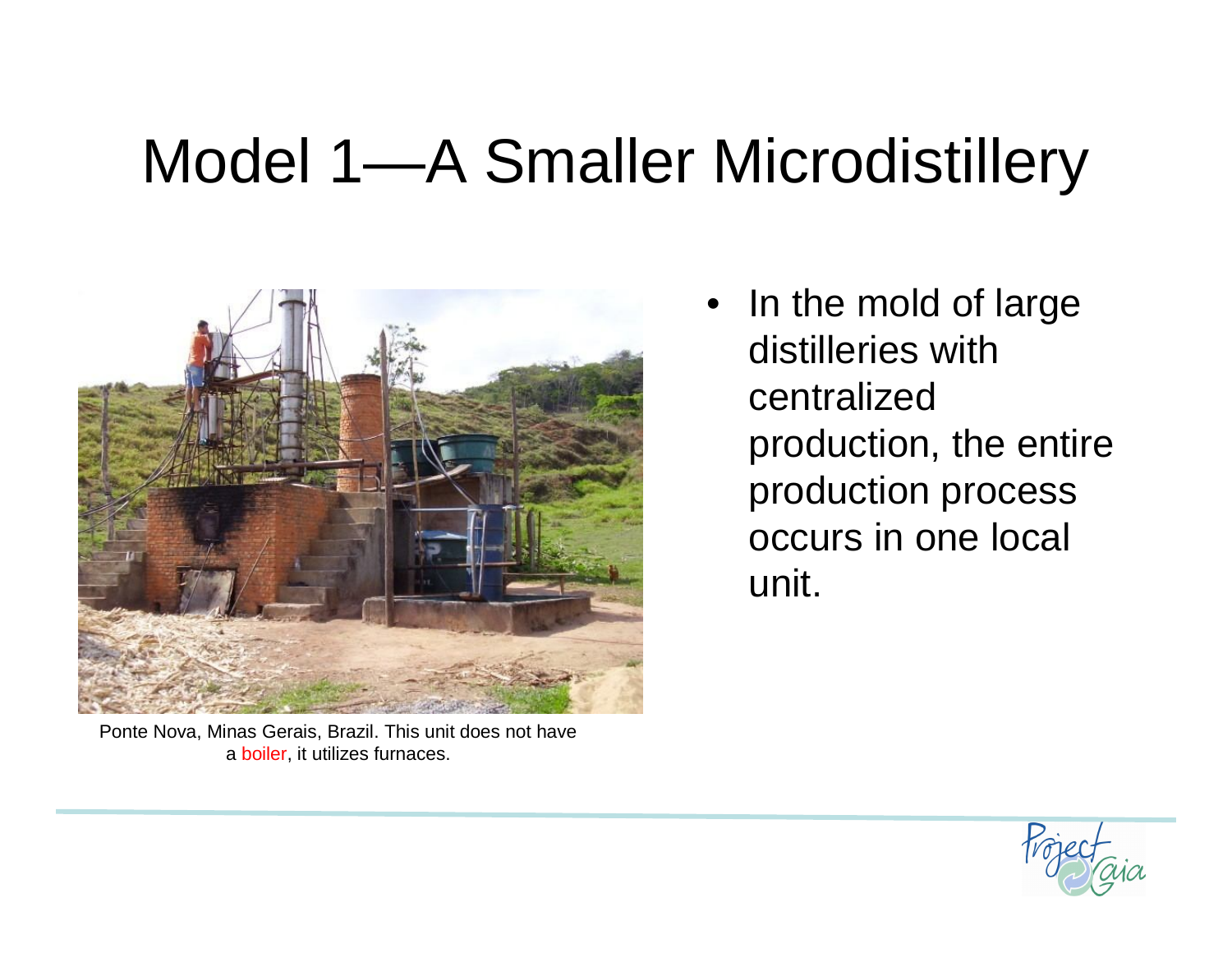#### Model II – Rectifyiing Plant

• Several units located in various communities near the sugarcane growing areas where pre-distillation occurs, and the pre-distillate is then brought to a central distillation plant for the final distillation process to raise the alcohol content.



Universidade Federal de Viçosa –

Minas Gerais

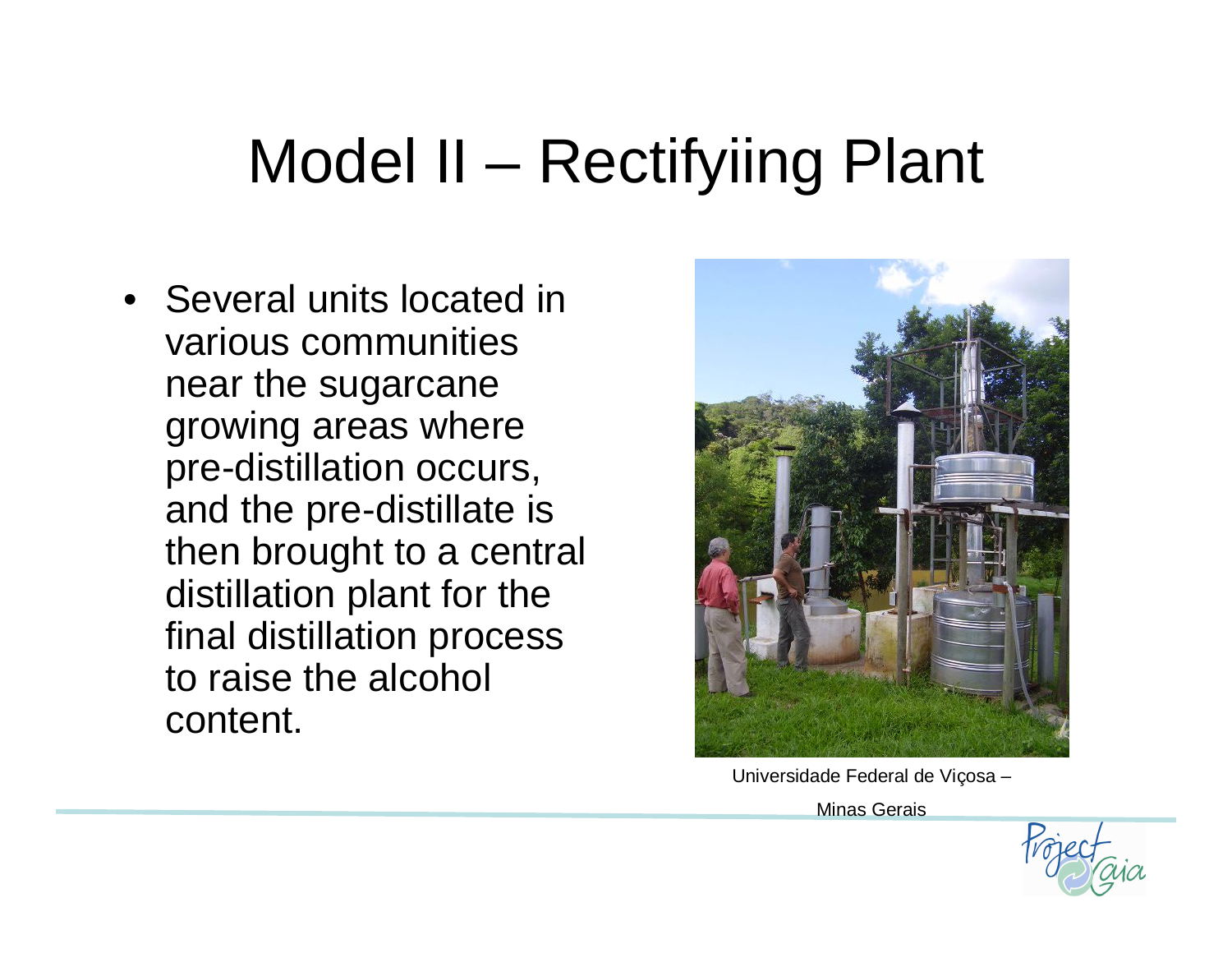#### Modelo III – Integrated Production of cachaça/raw sugar and Alcohol

• Production of alcohol alongside the production of cachaça (hard rum that is the traditional drink of Brazil), or raw sugar.





Cachaça producer of Salinas, Minas Gerais, where the residue of cachaça production is sent to the distillation tower to produce alcohol.

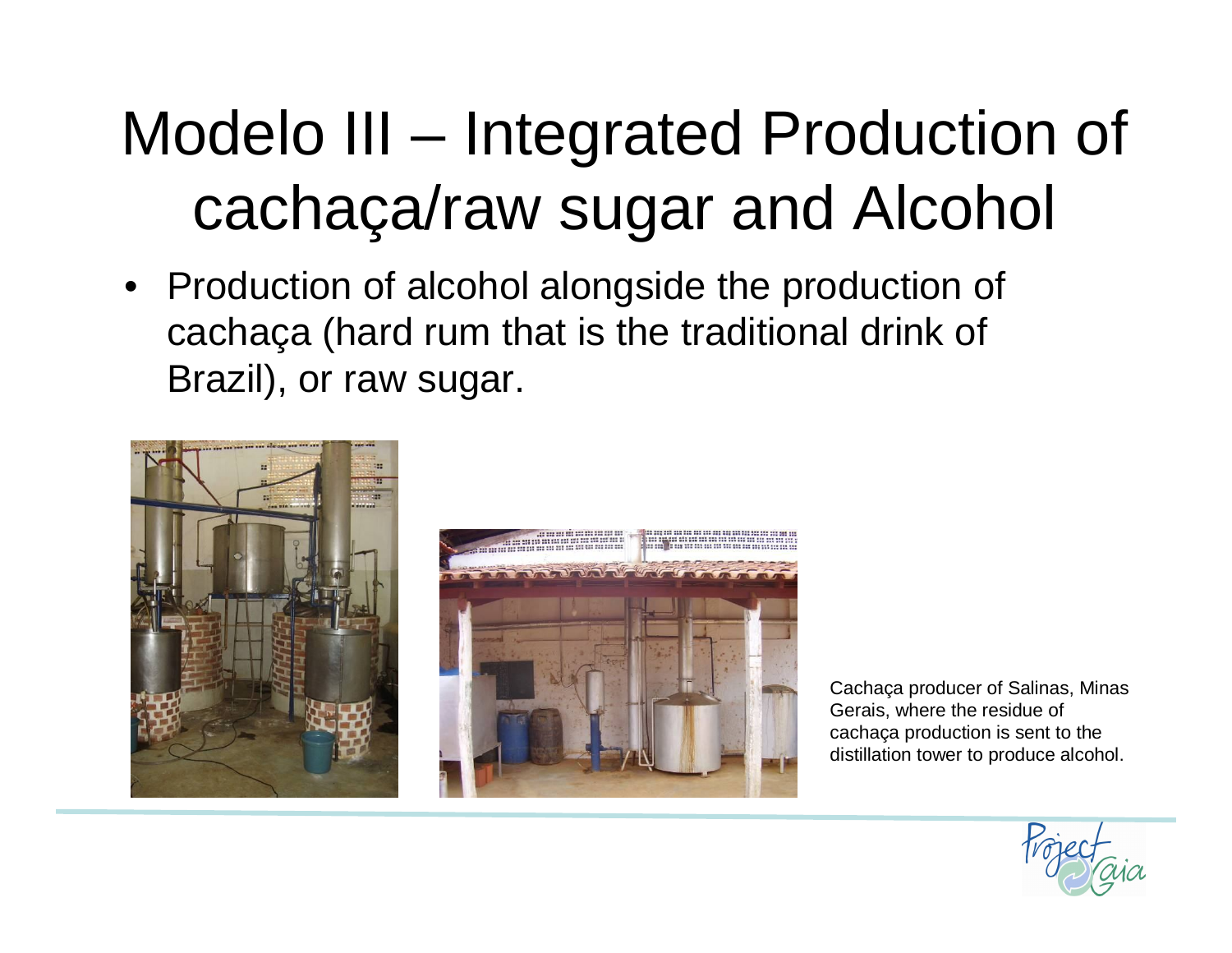## **Estimated Costs**

- Planting 1 hectare of sugarcane— US\$ 1300.00
- Complete unit producing 200 liters/day— US\$ 40,000.00
- Complete Unit producing 500 liters/day— US\$ 70,000.00
- \* These values do not include maintenance and transportation costs.